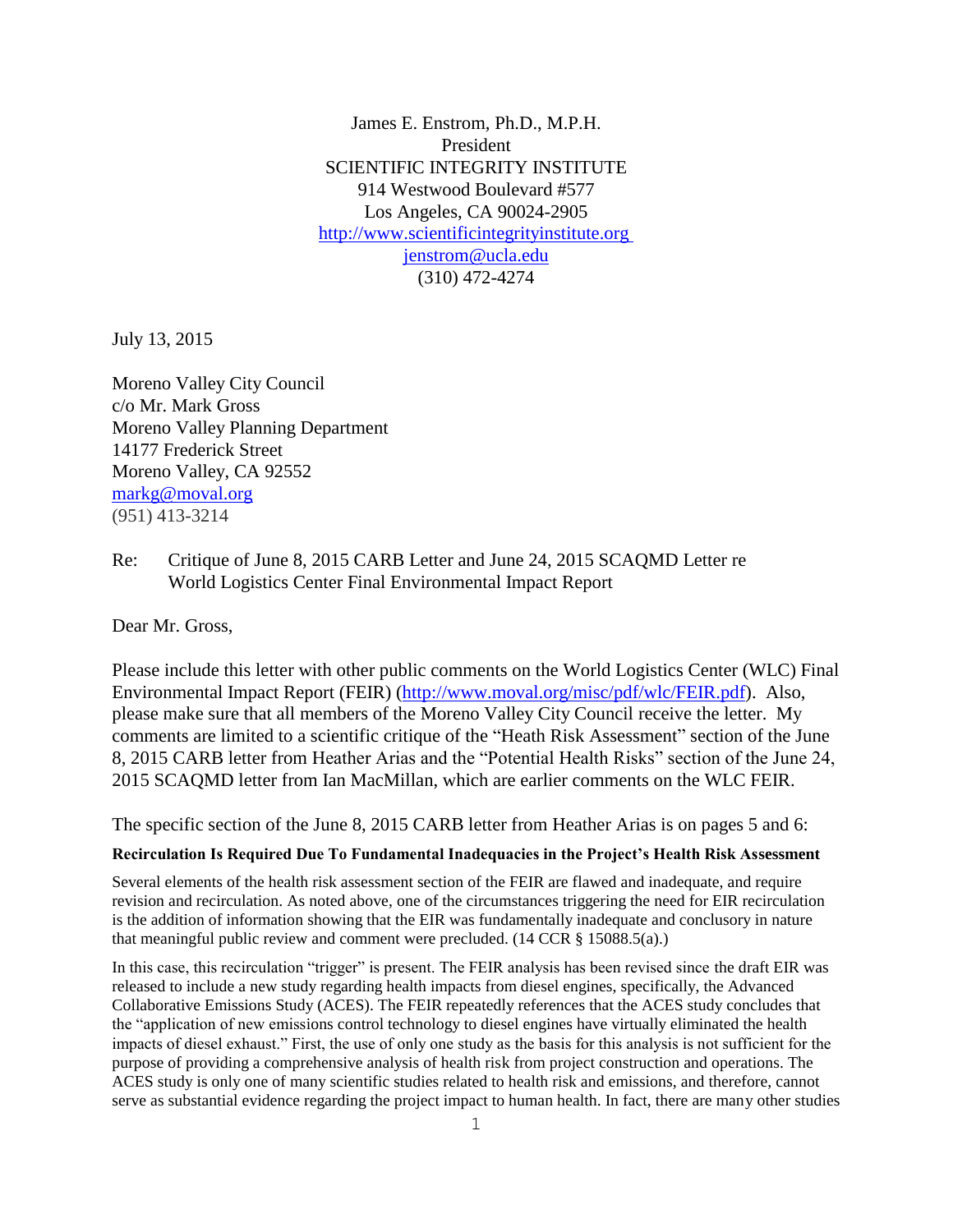that conclude that diesel particulate matter (PM) is a health hazard. For example, the International Agency for Research on Cancer evaluated the scientific literature as a whole and concluded in 2012 that diesel PM is carcinogenic to humans (class 1). Second, and more importantly, the ACES study's methodology and findings render it inadequate for inclusion in an environmental document, and cannot serve as substantial evidence supporting a finding that the project will not result in significant cancer risk impacts (4). Therefore, use of and reference to the ACES study should be removed throughout the FEIR (5).

Further, the air quality and health risk methodology and models used in the FEIR should be fully explained to ensure the information is accessible and understandable to the public. Specifically, the final document should include the presentation of all cancer and non-cancer health risks at the receptor locations of interest for all emissions from construction and operations at the WLC. The methodology should include the use of all the current Office of Environmental Health Hazard Assessment (OEHHA) approved risk assessment methodology contained in the OEHHA Air Toxics Hot Spots Program Risk Assessment Guidelines: Guidance Manual for the Preparation of Health Risk Assessments (February 2015).

The specific section of the June 24, 2015 SCAQMD letter from Ian MacMillan is on pages 4 and 5:

## **Misleading Discussion of Potential Health Risks**

The PEIR misinterprets and then relies heavily on a single study published by the Health Effects Institute (HEI) to determine that "*new technology diesel exhaust does not cause cancer."* (PEIR pg. 4.3-1). The PEIR should not make such sweeping conclusions based on a single study. . . . From the study results, it is not possible to make any conclusions on the relative carcinogenic potency of diesel exhaust particulates.

Further, the state Office of Environmental Health Hazard Assessment (OEHHA) is charged with determining the cancer potency factors of all pollutants for use in Health Risk Assessment (HRAs) throughout the state. The cancer potency factors from OEHHA have been used in the HRA prepared for this EIR, and the emission factors from the state Air Resources Board's EMFAC model already account for the reduced diesel exhaust coming from 2010 trucks. Therefore, the EIR's conclusions regarding diesel exhaust from this single HEI study are wholly unsupported by the volume of studies that OEHHA and ARB rely on to determine the carcinogenicity of diesel particulate matter coming from 2010 trucks.

Based on my own independent assessment, there are NO "Fundamental Inadequacies in the Project's Health Risk Assessment" and there is NO need for "Recirculation" of the FEIR as claimed by CARB. Also, there is NO "Misleading Discussion of Potential Health Risks" as claimed by SCAQMD. Regarding the above claims made by CARB and SCAQMD, I have these responses: 1) HEI Research Report 184 "Advanced Collaborative Emissions Study (ACES): Lifetime Cancer and Non-Cancer Assessment in Rats Exposed to New-Technology Diesel Exhaust" [\(http://pubs.healtheffects.org/view.php?id=438\)](http://pubs.healtheffects.org/view.php?id=438) is a very high quality, peer reviewed study that is directly relevant to the FEIR and reference to it must not be removed from FEIR; 2) There are serious methodological and scientific problems with the Office of Environmental Health Hazard Assessment (OEHHA) "Air Toxics Hot Spots Program Risk Assessment Guidelines: Guidance Manual for the Preparation of Health Risk Assessments (February 2015)" [\(http://oehha.ca.gov/air/hot\\_spots/hotspots2015.html\)](http://oehha.ca.gov/air/hot_spots/hotspots2015.html) and the OEHHA cancer potency factors should not be used in the Health Risk Assessment for this project.

Since January 2006 I have submitted extensive comments to CARB and/or SCAQMD that dispute their exaggerated claims about the health effects of fine particulate air pollution (PM2.5) and diesel particulate matter (DPM). This is overwhelming scientific evidence that PM2.5 and DPM do not cause "premature deaths" or cancer among Californians. My evidence, as well as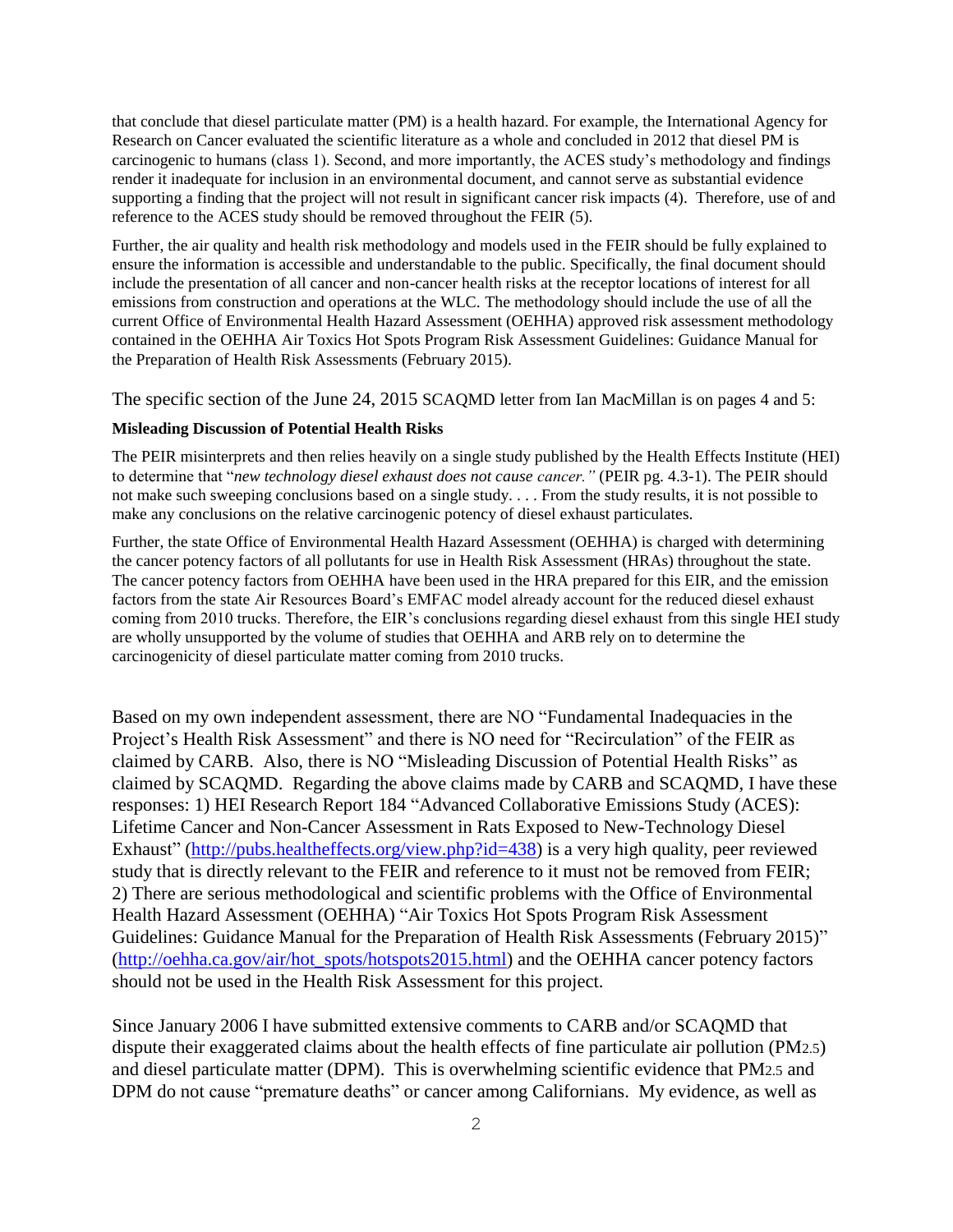additional evidence from numerous other qualified scientists, has been systematically and deliberately ignored by CARB and SCAQMD for a decade and these agencies continue to make inaccurate and exaggerated health claims such as those contained in their letters.

One way to put the CARB and SCAQMD exaggerations in context is to note that life expectancy from birth in California has increased from 71.7 years in 1970 to 80.8 years in 2013. The ageadjusted total death rate in California has declined by 45% from 11.370 deaths/1000 in 1970 to 6.301 deaths/1000 in 2013. These declines are not related to reductions in air pollution (like PM2.5), because air pollution does not cause deaths in California. Indeed, California (CA) has the lowest age-adjusted total death rate in the continental United States (US) (only Hawaii has a lower rate) and nearly the lowest age-adjusted total cancer death rate. The South Coast Air Basin (SCAB), which includes Riverside County, has total and cancer death rates that are even lower than the corresponding California death rates [\(http://wonder.cdc.gov\)](http://wonder.cdc.gov/):

 2013 age-adjusted total deaths/1000: 7.310 in US, 6.301 in CA, 6.202 in SCAB (.847 of US) 2013 age-adjusted cancer deaths/1000: 1.675 in US, 1.505 in CA, 1.465 in SCAB (.874 of US)

My statements are supported by the documents shown below that I have submitted to CARB and/or SCAQMD. In order to fully understand and assess these documents you need to get comments from the individuals who I have copied on this letter. All of these individuals have knowledge that is relevant to CARB, SCAQMD, and/or the health effects of air pollution in California. It is particularly important that you get comments from the ten UC Riverside (UCR) academics, who all work within 10 miles of Moreno Valley and who all should be concerned about the environmental, health, and economic impacts of the WLC. If helpful, I am willing to discuss the CARB and SCAQMD letters about the WLC FEIR with these UCR academics in front of the Moreno Valley City Council and/or any other person(s) suggested by you.

Thank you very much for your consideration.

Sincerely yours,<br>James E. Enstrom

James E. Enstrom, Ph.D., M.P.H.

December 15, 2005 Enstrom paper "Fine particulate air pollution and total mortality among elderly Californians, 1973-2002" *Inhalation Toxicology* 2005;17: 803-816 [\(http://www.arb.ca.gov/planning/gmerp/dec1plan/gmerp\\_comments/enstrom.pdf](http://www.arb.ca.gov/planning/gmerp/dec1plan/gmerp_comments/enstrom.pdf) )

December 10, 2008 Enstrom public comments criticizing proposed CARB Statewide Truck and Bus Regulations with evidence not cited by CARB [\(http://www.arb.ca.gov/lists/truckbus08/897](http://www.arb.ca.gov/lists/truckbus08/897-carb_enstrom_comments_on_statewide_truck_regulations_121008.pdf) carb enstrom comments on statewide truck regulations 121008.pdf)

August 31, 2010 Unpublished Letter from Krewski to HEI with California-specific Results from Krewski 2009 [\(http://www.arb.ca.gov/research/health/pm-mort/HEI\\_Correspondence.pdf\)](http://www.arb.ca.gov/research/health/pm-mort/HEI_Correspondence.pdf)